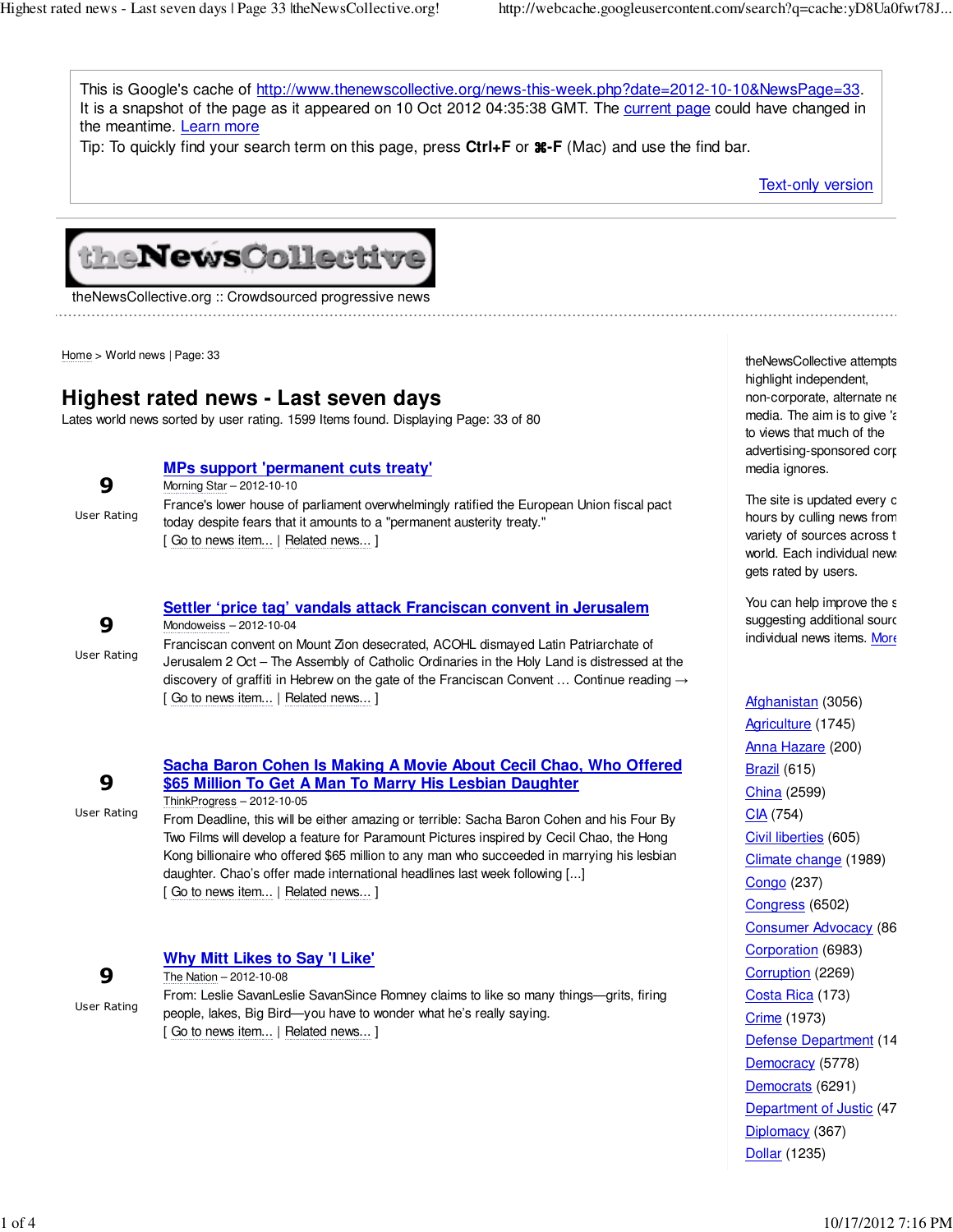**<<**

| 9<br>User Rating        | To Build A Bridge in Kashmir: A fable by Abhijit Dutta<br>Kafila - 2012-10-06<br>Guest post by ABHIJIT DUTTA Once upon a time, a young politician – young enough to have<br>a 'baba' appended to his name – came to Kashmir to build a bridge in Srinagar. Now as<br>anyone who knows Srinagar knows, the city is filled with bridges. Some are famous, like<br>Gawkadal, some are pretty, like []<br>[Go to news item   Related news ]                                                                                                                                                                                                                                                                  |
|-------------------------|----------------------------------------------------------------------------------------------------------------------------------------------------------------------------------------------------------------------------------------------------------------------------------------------------------------------------------------------------------------------------------------------------------------------------------------------------------------------------------------------------------------------------------------------------------------------------------------------------------------------------------------------------------------------------------------------------------|
| 9<br><b>User Rating</b> | <b>Guyana: Paruima Village Honours Pioneers In Heritage Celebration</b><br>Indigenous Peoples Issues and Resources - 2012-10-09<br>Guyana: Paruima Village Honours Pioneers In Heritage Celebration Amerindian Heritage<br>celebrations were brought to a close in several villages on September 30, 2012, including the<br>Mainstay and Tapacuma, Region 2, and Paruima, Region #7, the latter reportedly being the<br>only Arecuna- speaking village in Guyana. Paruima village, in their heritage activity honoured<br>the pioneers of the community with the unveiling of a monument. The fenced monument has a<br>rock from the near-by mountain range and has<br>[Go to news item   Related news ] |
| 9<br>User Rating        | <b>Saakashvili's Chance to Save His Legacy as a Democratic Reformer</b><br>The Atlantic - 2012-10-03<br>Having civilly conceded defeat after a bitter campaign, the Georgian president may be able to<br>begin the work of keeping history on his side.<br>[Go to news item   Related news ]                                                                                                                                                                                                                                                                                                                                                                                                             |
| 9<br><b>User Rating</b> | <b>Why Have Gas Prices Skyrocketed in California?</b><br>TruthDig - 2012-10-09<br>Here's some not-so-good news for California motorists at the beginning of the workweek: Gas<br>prices in the Golden State have soared to record levels, rising 50 cents in the span of seven<br>days. On Monday, the average price of a gallon of regular gasoline was \$4.67, a record high<br>in the state and much, much higher than anywhere else in the country. So what gives with the<br>higher prices at the pump? For starters, gasoline in California is usually more expensive than<br>in other places thanks<br>[Go to news item   Related news]                                                           |

# 9

Greenpeace – 2012-10-03

**2012**

User Rating

Here's the latest of our news bulletins from the ongoing crisis at Japan's Fukushima Daiichi nuclear power plant.Nuclear Politics in JapanIn his new book, whose title translates to "What I Must Say Even If I Were to Be Criticized," Yukio Edano, head of the Ministry of Economy, Trade, and Industry (METI), says that nuclear power should be eradicated as soon as possible, since the danger it poses is far too great and because "Japan is not fit to hold the risk of nuclear power plants."...

**Fukushima Nuclear Crisis Update for September 28th to October 1st,**

[ Go to news item... | Related news... ]

# 9

## **Fukushima Nuclear Crisis Update for October 5th to October 8th, 2012** Greenpeace – 2012-10-09

User Rating

Here's the latest of our news bulletins from the ongoing crisis at Japan's Fukushima Daiichi nuclear power plant.Nuclear Politics in JapanPrime Minister Yoshihiko Noda visited the crippled Fukushima Daiichi nuclear plant this week, for the second time since September 2011. Some analysts are questioning whether the visit was a political move, as he prepares for general elections later this year. Noda's popularity has fallen precipitously in recent months, as public opposition to nuclear... [ Go to news item... | Related news... ]

## 1 2 3 4 5 6 7 8 9 10 11 12 13 14 15 16 17 18 19 20 21 22 23 24 25 26 27 28 29 30 31 32

Economic crisis (705) Economics (1662) Egypt (2452) Elections (4669) Environment (5151) Europe (2845) European Union (820) Fatah (136) FBI (603) Finance (5251) Flotilla (337) Foreign policy (1598) France (1423) Fukushima (802) Germany (1357) Goldstone (131) Guantanamo (306) Haiti (1038) Hamas (429) Healthcare (7260) Hezbollah (131) Homeland Security (391) Human Rights (5349) IMF (300) India (6422) Inequality (1440) Intifada (418) Iran (3251)  $Irac{(3079)}{1}$ ISI (58) Islam (877) Islamophobia (202) **Jihad** (204) Jordan (482) Kashmir (165) Kurdish autonomy (185) **Kuwait (177)** Labour (5082) Lebanon (458) Libya (657) Media (9485) Mercenaries (124) Mexico (625) Middle East (2229) Military affairs (18) Morroco (0) Mossad (94) Muslim Brotherhood (465

Myanmar (119)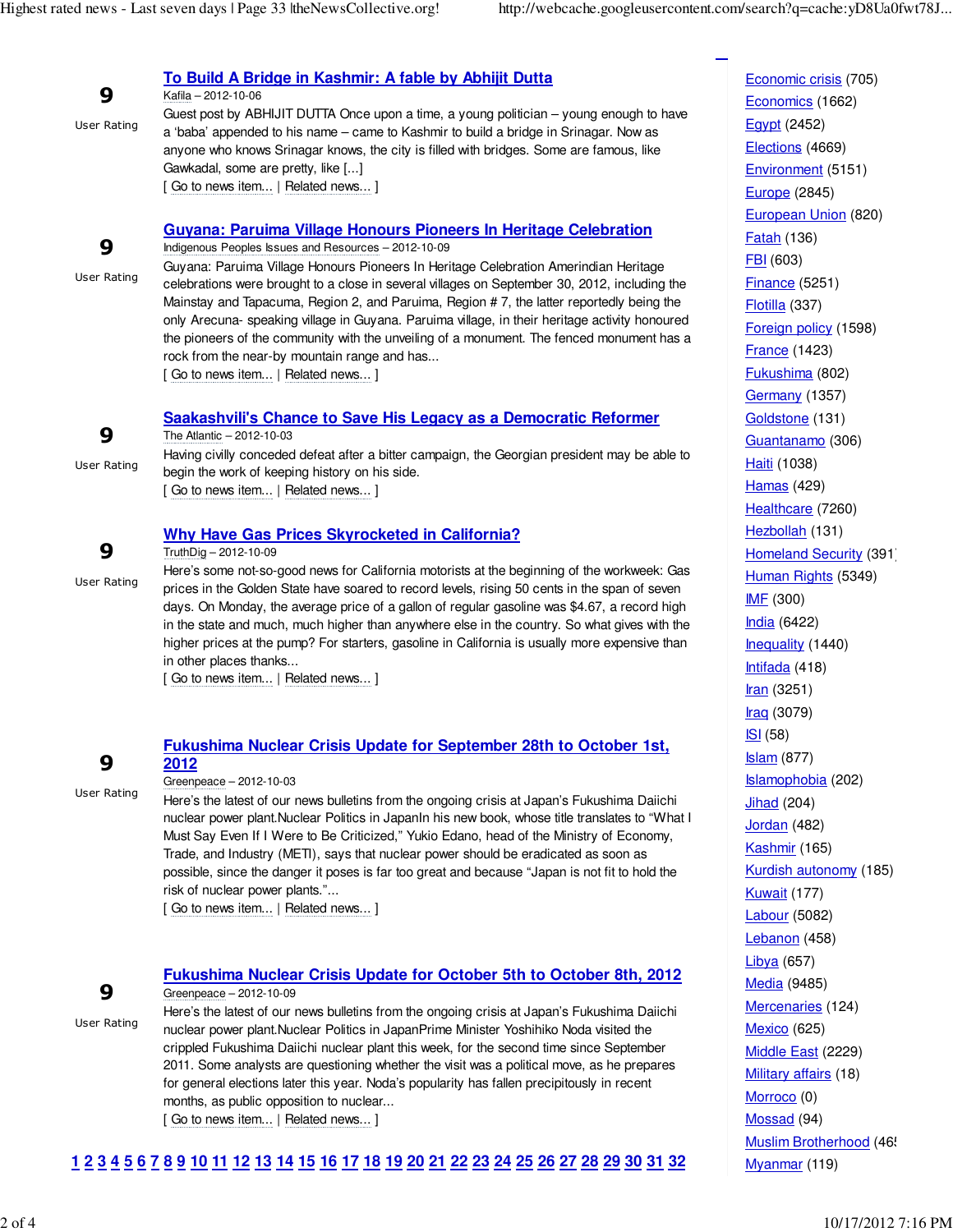| 9<br><b>User Rating</b> | Fundie Eruptions: Birth Control Pill Use Causes "teh gay" + Obama's<br><b>Turning CIA, FBI Homo</b><br>Firedoglake - 2012-10-03<br>Honestly, I guess the professional anti-LGBT movement has to completely go off the rails in<br>order to stay in business. The level of hysteria and junk science bleating to the shrinking base<br>of people willing to write them a check to stay fat and happy is necessary. Take this bizarre<br>video that tries to link the use of oral contraceptives to the creation of promiscuous<br>homosexual men. (Huff Po):<br>[Go to news item   Related news ] | <b>National security (1386)</b><br><b>NATO</b> (1426)<br>Natural gas (425)<br>Neoconservatism (187)<br>Neoliberalism (554)<br>Netherlands (287)<br>Nigeria (276)<br>North Korea (249)<br>Northern Alliance (15) |
|-------------------------|--------------------------------------------------------------------------------------------------------------------------------------------------------------------------------------------------------------------------------------------------------------------------------------------------------------------------------------------------------------------------------------------------------------------------------------------------------------------------------------------------------------------------------------------------------------------------------------------------|-----------------------------------------------------------------------------------------------------------------------------------------------------------------------------------------------------------------|
| 9<br><b>User Rating</b> | <b>Debatable Relevance: How to Make Politics Understandable</b><br>WhoWhatWhy - 2012-10-05<br>If you didn't really understand what Obama and Romney were talking about, you aren't alone.<br>Read about what it will take for clarity.<br>[Go to news item   Related news ]                                                                                                                                                                                                                                                                                                                      | Norway (389)<br>NSA(44)<br>Nuclear issues (3142)<br>Occupy Movement (4859<br><b>OECD</b> (103)<br>$Oil$ (3144)                                                                                                  |
| 9<br><b>User Rating</b> | <b>Stiglitz: 'American Dream Has Become a Myth'</b><br>CommonDreams.org-2012-10-03<br>In an interview published Tuesday with German newspaper DER SPIEGEL, noted Columbia<br>University economist and 2001 Nobel Prize winner Joseph Stiglitz says that "the American<br>dream has become a myth" and calls Gov. Romney "emblematic of the top one percent." read<br>more<br>[Go to news item   Related news ]                                                                                                                                                                                   | Oman (67)<br><b>OPEC</b> (46)<br>Osama Bin Laden (1661<br>Pakistan (1680)<br>Palestine-Israel (7138)<br>Poverty (3483)<br>Propaganda (901)<br><b>Qatar (212)</b>                                                |
| 9<br><b>User Rating</b> | Five points on the future of nuclear power in India<br>The Hindu - 2012-10-05<br>In response to my recent article in The Hindu, "The real questions from Kudankulam" (edit<br>page, Septemb<br>[Go to news item   Related news ]                                                                                                                                                                                                                                                                                                                                                                 | Racing(885)<br>Refugees (629)<br>Religion (1373)<br>Rendition (168)<br>Republicans (13053)<br>$D_{\text{add}}$                                                                                                  |

## **What's So Terrible About Calling Vaginas "Yonis?"**

9 User Rating AlterNet.org – 2012-10-03

In the last several weeks, the mainstream feminist blogosphere has been destroying Naomi Wolf's new book, "Vagina: A New Biography." Much of the criticism centers around her central thesis that our brains and our vaginas are connected. Critics note that Wolf merely reprinted some Women's History 101, relies heavily on questionable neuroscience that reinforces gender roles, and completely ignores gay and transgender people. 100% co-signed.But what is causing the loudest chuckles is... [ Go to news item... | Related news... ]

## 9

## **Time to elect the BBC Trust?**

User Rating

Open Democracy – 2012-10-09

In the wake of the ourBeeb NHS report, how do we create accountability in the BBC? Few licence fee payers know about or understand the audience councils or the role of the BBC Trust - is it time to end government appointments and have BBC elections? "Click on the link to the audience councils, and you get a 'page not found' notice. Which tells you everything you need to know about their accountability."Last week ourBeeb published an explosive report into the failure...

[ Go to news item... | Related news... ]

## 33 34 35 36 37 38 39 40 41 42 43 44 45 46 47 48 49 50 51 52 53 54 55 56 57 58 59 60 61

Resistance (1505) Russia (1653) Saudi Arabia (972) Social media (644) Social Security (1820) Somalia (415) South Africa (583) **Spain** (849) Sudan (404) Suicide bombing (34) Supreme Court (3330) **Sweden** (358) Switzerland (249) Syria (2389) Taliban (638) **Tea Party (2155)** Terrorism (1337) Torture (1531) Tunisia (851) **Turkey** (874) Turkmenistan (32)